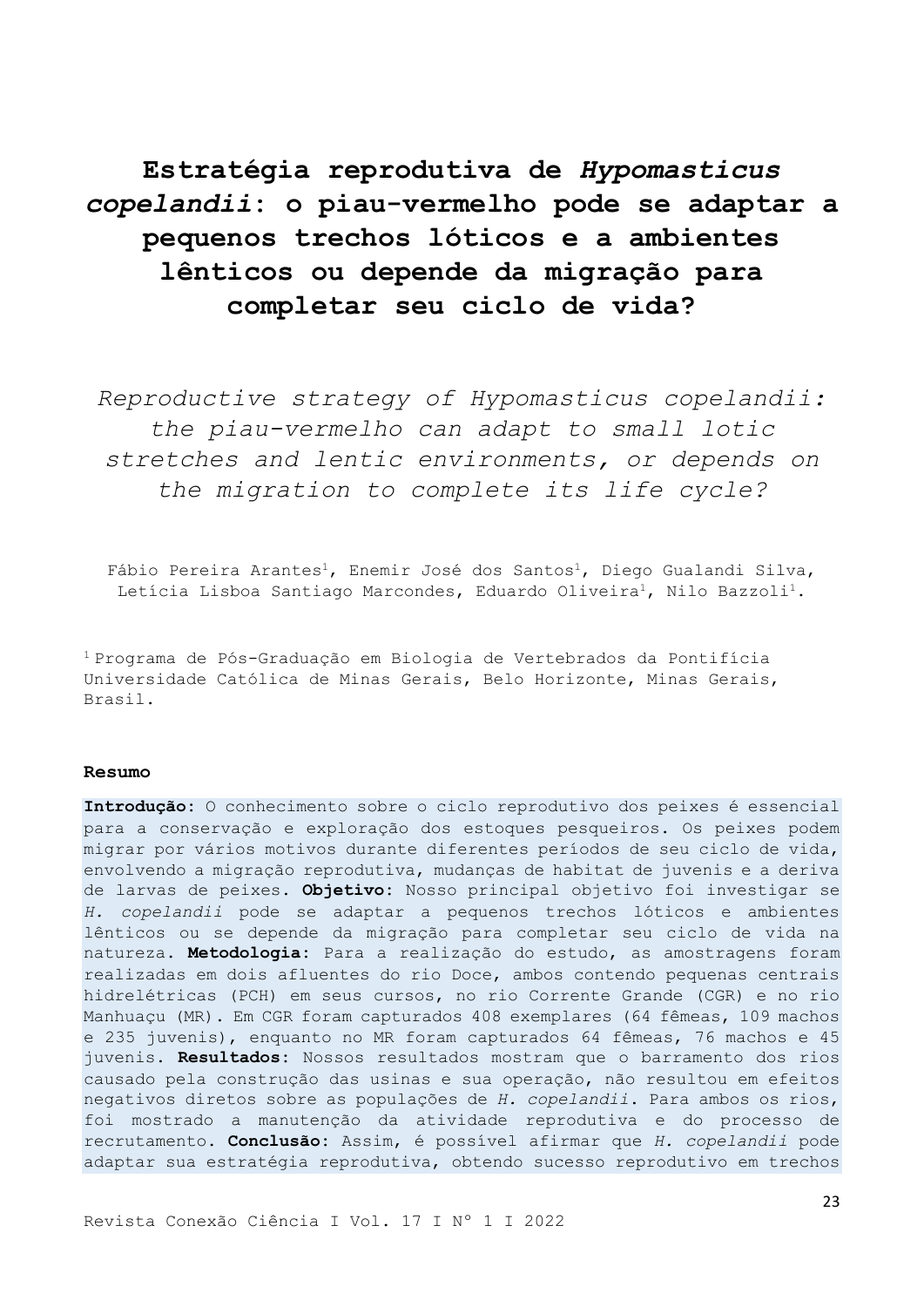lóticos muito pequenos ou em um corpo d'água semi-lêntico, indicando que suas estratégias reprodutivas não são apenas um fenômeno genético, mas que podem sofrer adaptações ecológicas, temporais e espaciais a partir de pressões ambientais.

**Palavras chave:** Peixes neotropicais; Migração reprodutiva; Bacia do rio Doce; Alterações ambientais.

#### *Abstract*

*Introduction: The fish reproduction knowledge is essential to support fish management, conservation and exploitation of the fish stocks. Fish species migrate for various purposes during different periods of their life cycle, and this involves spawning migration, habitat shifts of juveniles and drift of larval fish. Objective: Our main objective was to investigate whether the H. copelandii can adapt to small lotic stretches and lentic environments or depends on the migration to complete its life cycle. Methodology: Samplings were carried out on two tributaries of the Doce River, both containing small hydroelectric power stations in their courses, in Corrente Grande River (CGR) and in the Manhuaçu River (MR). In the CGR 408 specimens (64 females, 109 males and 235 juvenile) were captured, while in the MR were captured 64 females, 76 males and 45 juveniles. Results: Our results shows that the blockage of rivers caused by the construction of the power plants and their operation did not result in a direct negative effect on H. copelandii populations. For both rivers, our study demonstrates the maintenance of reproductive activity and the recruitment process, inserting new individuals into the environment. Conclusion: So, we showed that H. copelandii can adapt their reproductive strategy, getting reproductive success in very small lotic stretches or a semi lentic water body, indicating that the reproductive strategies of H. copelandii is not only a genetic phenomenon but can undergo ecological adaptations. Thus, the reproductive strategies of H. copelandii could undergo temporal and spatial changes and could be conditioned by environmental pressure.*

*Keywords: Neotropical fish; Reproductive migration; Doce River basin; Environmental changes.*

Recebido em: 10-06-2021 Publicado em: 28-04-2022

# **Autor correspondente**

*Fábio Pereira Arantes Programa de Pós-Graduação em Biologia de Vertebrados da Pontifícia Universidade Católica de Minas Gerais Endereço: Av. Dom José Gaspar, 500, 30535-610, Belo Horizonte, Minas Gerais E-mail: [fparantes@gmail.com](mailto:fparantes@gmail.com)*

Revista Conexão Ciência I Vol. 17 I Nº 1 I 2022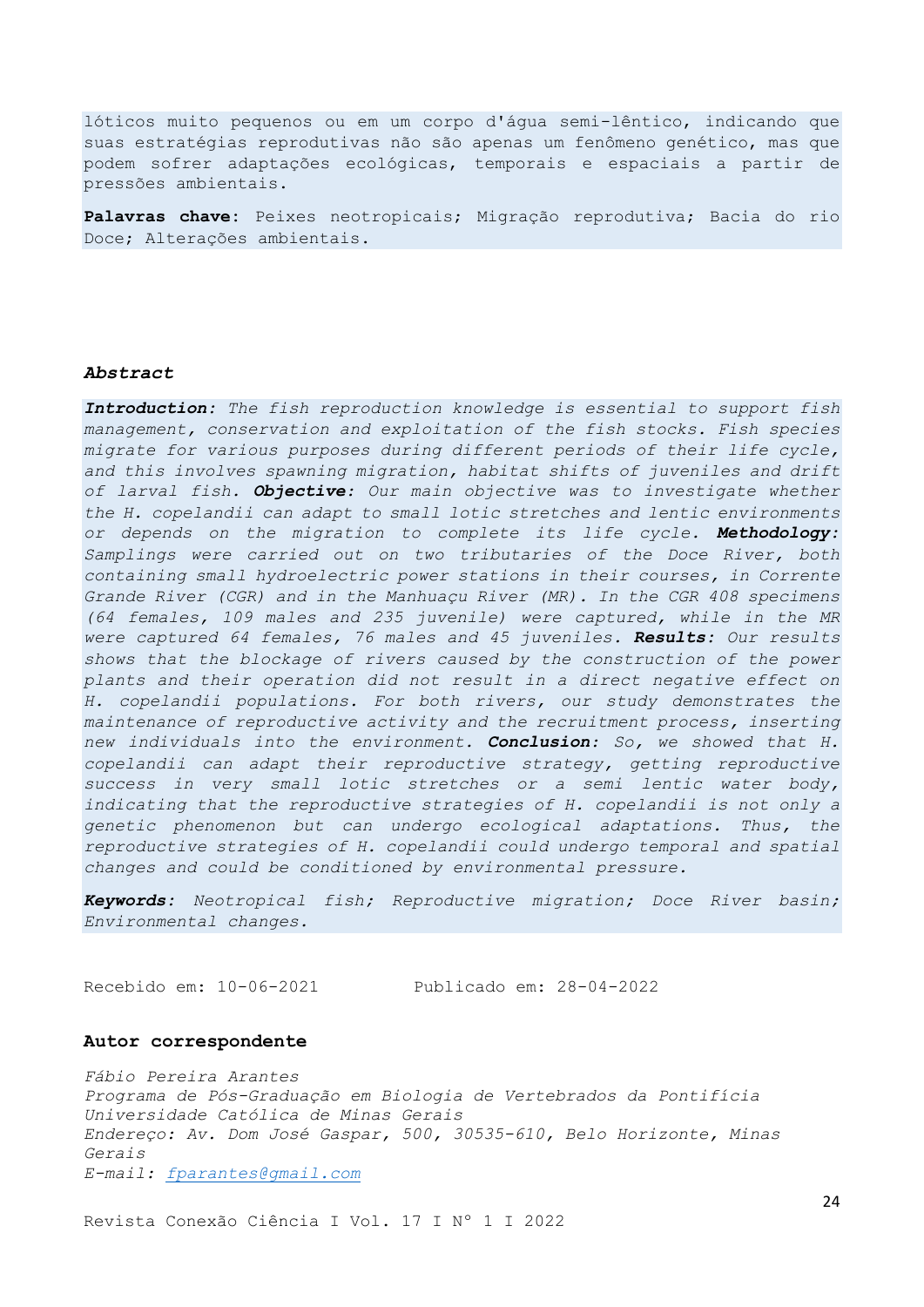# **1. Introduction**

The biological and fish reproduction knowledge is essential to support fish management, conservation and exploitation of the fish stocks $1,2$ . In the case of fish as a natural resource, the irrational exploitation and degradation become urgent and imperative that knowledge<sup>3</sup>. Among the many important biological aspects, the study of the reproductive process is a fundamental element, once its success depends on the recruitment and, consequently, the maintenance of viable populations, maintaining the environmental balance<sup>4</sup>,  $5$ . According to scientific literature<sup>6</sup>, know the strategies and tactics of the life cycle of fish allows better understand how these adapt to the environment and how they interact with the biotic and abiotic factors of the environment in which they live. With Brazil having one of the largest hydrographic networks in the world and one of the greatest ichthyofaunistic riches on the planet, its rivers are perfect environments for evaluating the reproductive strategies of freshwater fish.

The Doce River basin has a total area of approximately  $82,000 \text{ km}^2$ , of which 86% are in the state of Minas Gerais. In this state, its main tributaries in the right margin are the Chopotó, Casca, Matipó, Cuieté and Manhuaçu rivers, while for the left margin are the Piracicaba, Santo Antônio, Suaçuí Grande e Corrente Grande<sup>7</sup>. This hydrographic basin is impounded in several stretches of the longitudinal profile for hydroelectric purposes,

discontinuing existing migration routes.

In the Corrente Grande River, east of the state of Minas Gerais, were installed two small hydroelectric power plants (PCH): Barra da Paciência (18°56'23.55"S / 42°29'10.79"W) and Corrente Grande (18°56'50.81"S / 42°31'45.51"W), which started operating in January 2011. These PCH's were installed very close to each other, with the PCH Barra da Paciência (BPC) inserted just downstream from PCH Corrente Grande (CRG), consequently, the final stretch of the BPC reservoir stood a few meters from the powerhouse of CRG, which suppressed almost completely the lotic environment between the two power plants.

In the Manhuaçu River, also at east of the state of Minas Gerais, where was installed at least four small hydroelectric power plants (PCH Neblina, PCH Pipoca, PCH Areia Branca and PCH Cachoeirão), sampling were made in the direct influence area of the PCH Pipoca (19°45'20.70"S / 41°46'48.02"W), which is located 10 km downstream from the PCH Neblina and 22 km upstream from the PCH Areira Branca, and which started operating in October 2010.

Species of the family Anostomidae are endemic Characiforms of South America, with a wide distribution within the continent excepting river systems of the Pacific side. Several species of Anostomidae family, particularly those of the genus *Leporinus*, are important component of commercial and recreational fisheries, with a wide acceptance of its flesh for human consumption<sup>8</sup>. *Leporinus copelandii* which recently had its nomenclature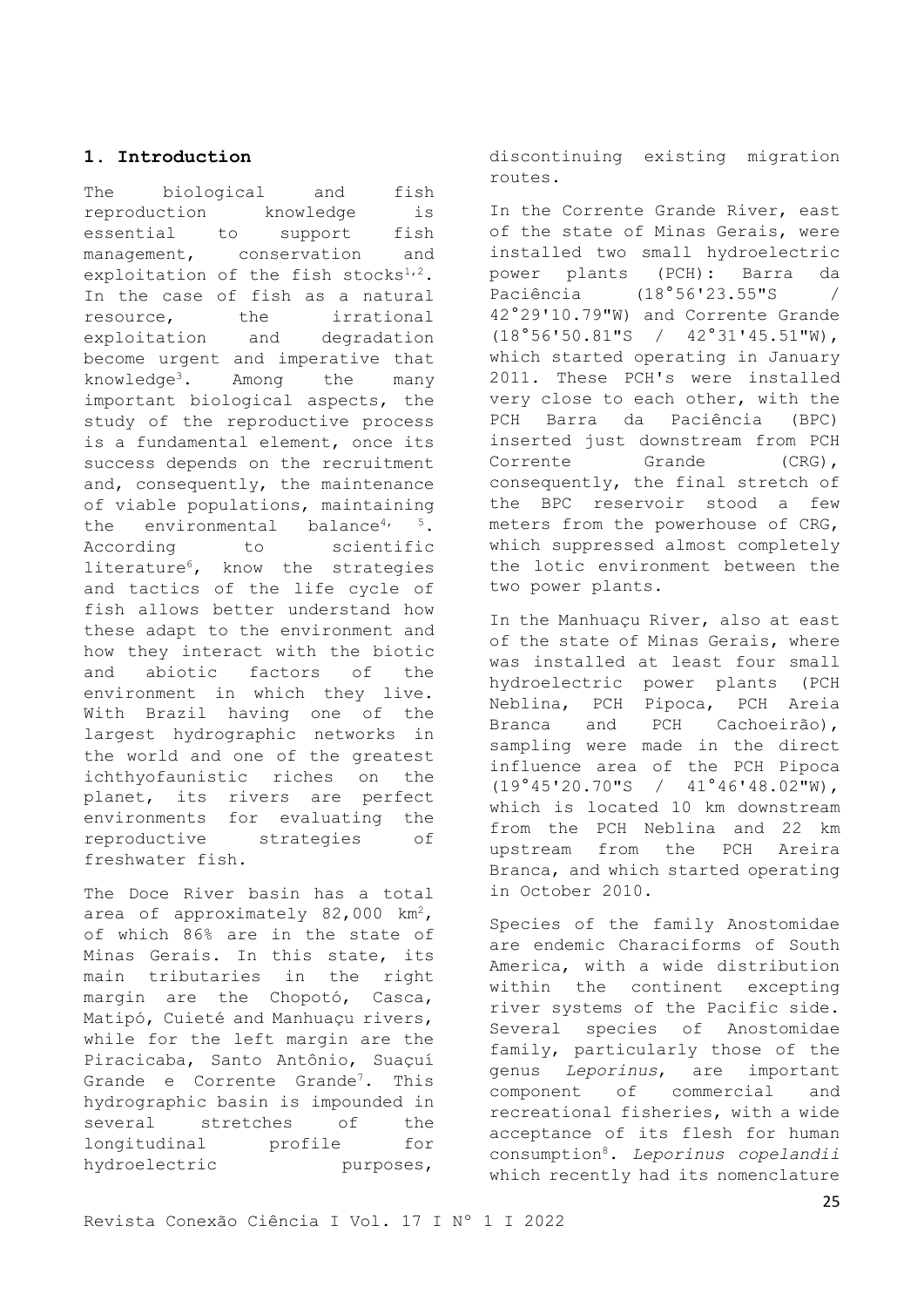updated to *Hypomasticus copelandii*, popularly known as piau-vermelho (**Figure 1**), is a medium-sized species, native to the basins of the Doce and Paraíba do Sul Rivers. According to literature9,10, *H. copelandii* is a migratory species and is a total spawner, with relevance for human consumption. Andrade and Vidal Junior<sup>11</sup> cite their potential in sport fishing and zootechnical use, however, a decline of *H. copelandii* population is reported in some studies $12,13$ .

Despite the interest that migratory species arousing for several decades, few studies have investigated the biological aspects, especially the reproductive strategies of the rheophilic species present in the

Doce River basin. In this sense, our study is intended to contribute to improving the knowledge of reproductive aspects (breeding season, sex ratio, stage of gonad maturation, histological oocyte and spermatocyte development stages and if this species really need long stretches of lotic environmental to complete their reproductive cycle) of *Hypomasticus copelandii* (**FIGURE 1**) in a lotic system that have impoundments blocking the longitudinal profile, that impeding the upstream migration of the rheophilic fish species during the reproductive season. In summary, our objective is to verify whether *H. copelandii* is in fact a strictly migratory species or just rheophilic.



**FIGURE 1** - *Hypomasticus copelandii* (TL 45 cm).

## **2. Methodology**

#### Sampling area

Samplings were carried out on two direct tributaries of the Doce River, both containing small hydroelectric power stations in their courses. In the Corrente Grande River, samplings were performed in seven sites (**Table 1, Figure 2**) and in the Manhuaçu

River, sampling were performed in four sites (**Table 2, Figure 3**).

For the influence area of PCH Corrente Grande and PCH Barra da Paciência, six sampling sites were selected for ichthyological collections (**Table 1**).For the influence rea of PCH Pipoca, four sampling sites were selected for ichthyological collections **(Table 2)**.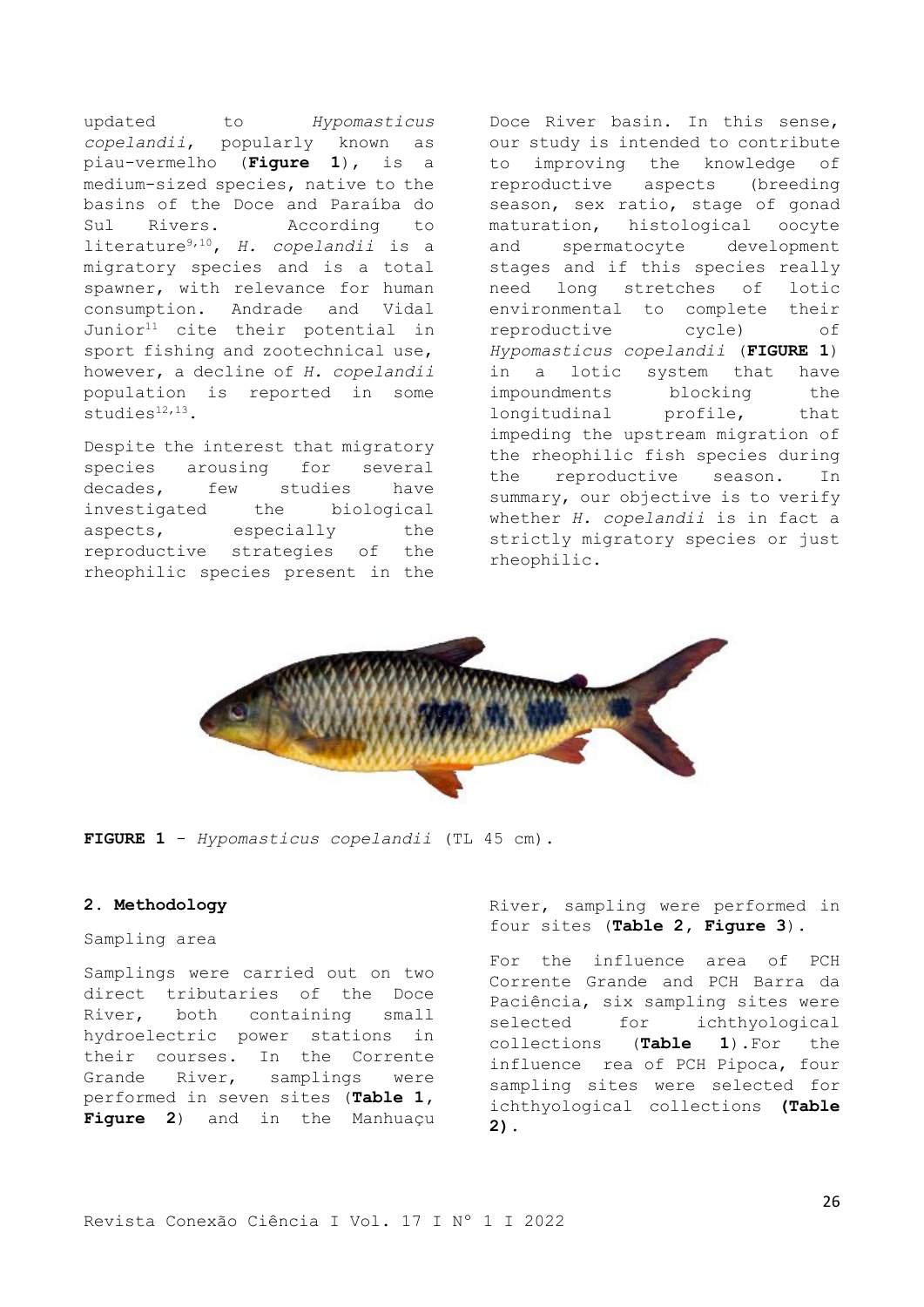**TABLE 1 - Sampling sites at the Corrente Grande River.**

| Sampling<br>sites | Descriptive location                                                | Coordinates              |  |  |
|-------------------|---------------------------------------------------------------------|--------------------------|--|--|
| IC01              | Upstream from the reservoir of the<br>PCH Corrente Grande           | 18°56'28"S<br>42°33'35"W |  |  |
| IC <sub>02</sub>  | In the reservoir of PCH Corrente<br>Grande                          | 18°56'52"S<br>42°32'11"W |  |  |
| IC <sub>03</sub>  | Between the dams of PCH's Corrente<br>Grande and Barra da Paciência | 18°56'53"S<br>42°31'20"W |  |  |
| IC04              | In the reservoir of PCH Barra da<br>Paciência                       | 18°56'39"S<br>42°29'35"W |  |  |
| IC05              | Between the dam and the powerhouse<br>of PCH Barra da Paciência     | 18°57'41"S<br>42°29'33"W |  |  |
| IC06              | Downstream from the powerhouse of<br>PCH Barra da Paciência         | 18°57'3"S<br>42°27'43''W |  |  |



Figure 2 - Map of the sampling sites at the Corrente Grande River (Google Earth -  $2021$  adapted).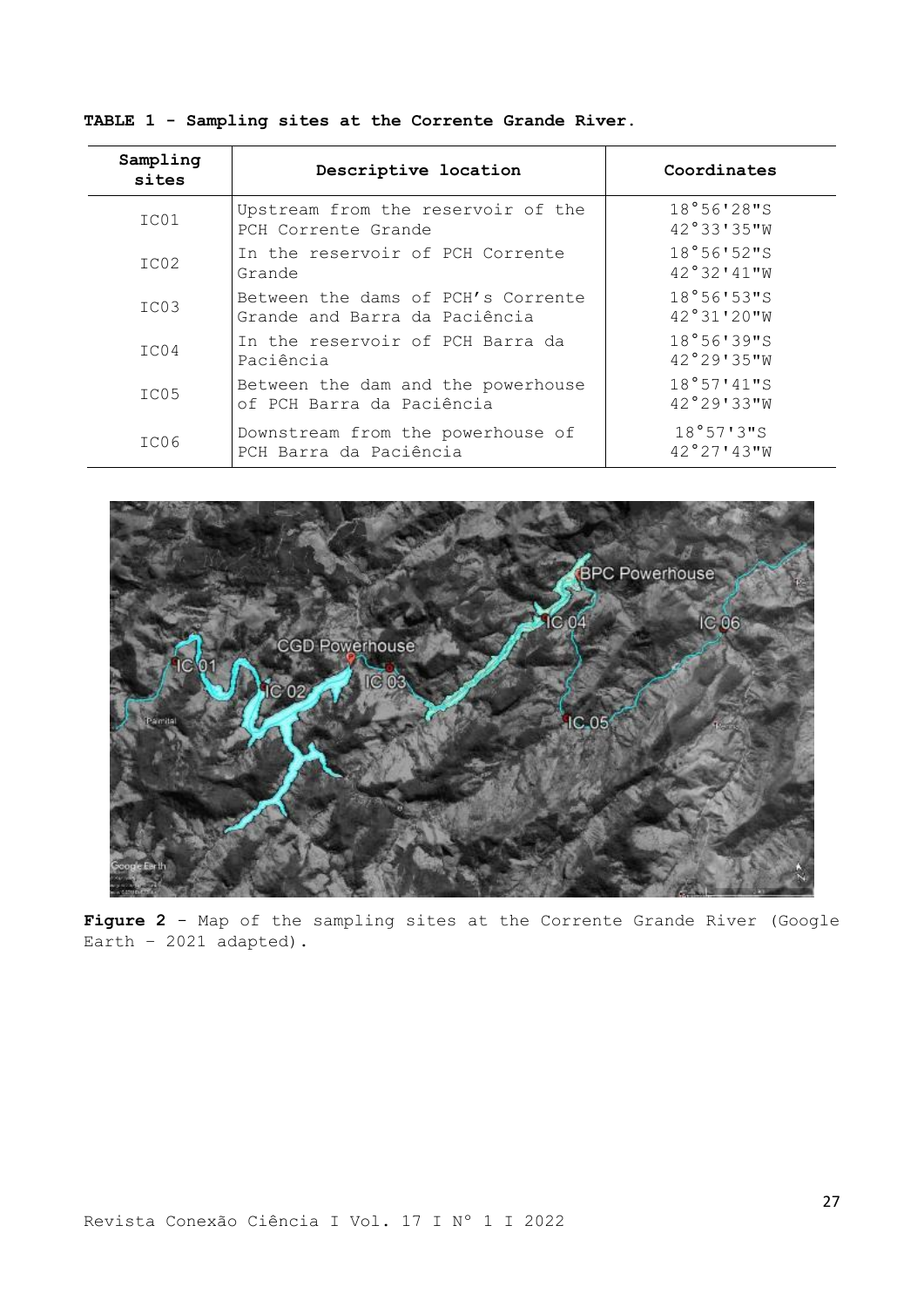| Sampling<br>sites | Descriptive location                                | Coordinates                 |
|-------------------|-----------------------------------------------------|-----------------------------|
| IC01              | Upstream from the reservoir of<br>the PCH Pipoca    | 19°48'5.83"S 41°47'15.82"W  |
| IC <sub>02</sub>  | In the reservoir of PCH Pipoca                      | 19°46'41.59"S 41°47'42.51"W |
| IC03              | Between the dam and the<br>powerhouse of PCH Pipoca | 19°45'24.02"S 41°47'22.52"W |
| IC04              | Downstream from the powerhouse<br>of PCH Pipoca     | 19°44'49.48"S 41°46'58.71"W |

**TABLE 2** - Sampling sites at the Manhuaçu River.



**FIGURE 3** - Map of the sampling sites at the Manhuaçu River (Google Earth - 2021 adapted).

Catching fish and laboratory procedures

Fishes were caught using gillnets with mesh sizes ranged from 3 to 14 cm (stretched measure) from 2008 to 2017 in the Corrente Grande River (CGR) and from 2005 to 2017 in the Manhuaçu River (MR). To CGR were conduct ichthyological sampling during three years before the start of operation, and through five

after the beginning of its operation. To MR were conduct ichthyological sampling during three years before the start of operation, and through seven after the beginning of its operation. The gill nets had 10 m long with height varying from 1.5 to 2.8 m and were utilized with soaking time of approximately 12 h.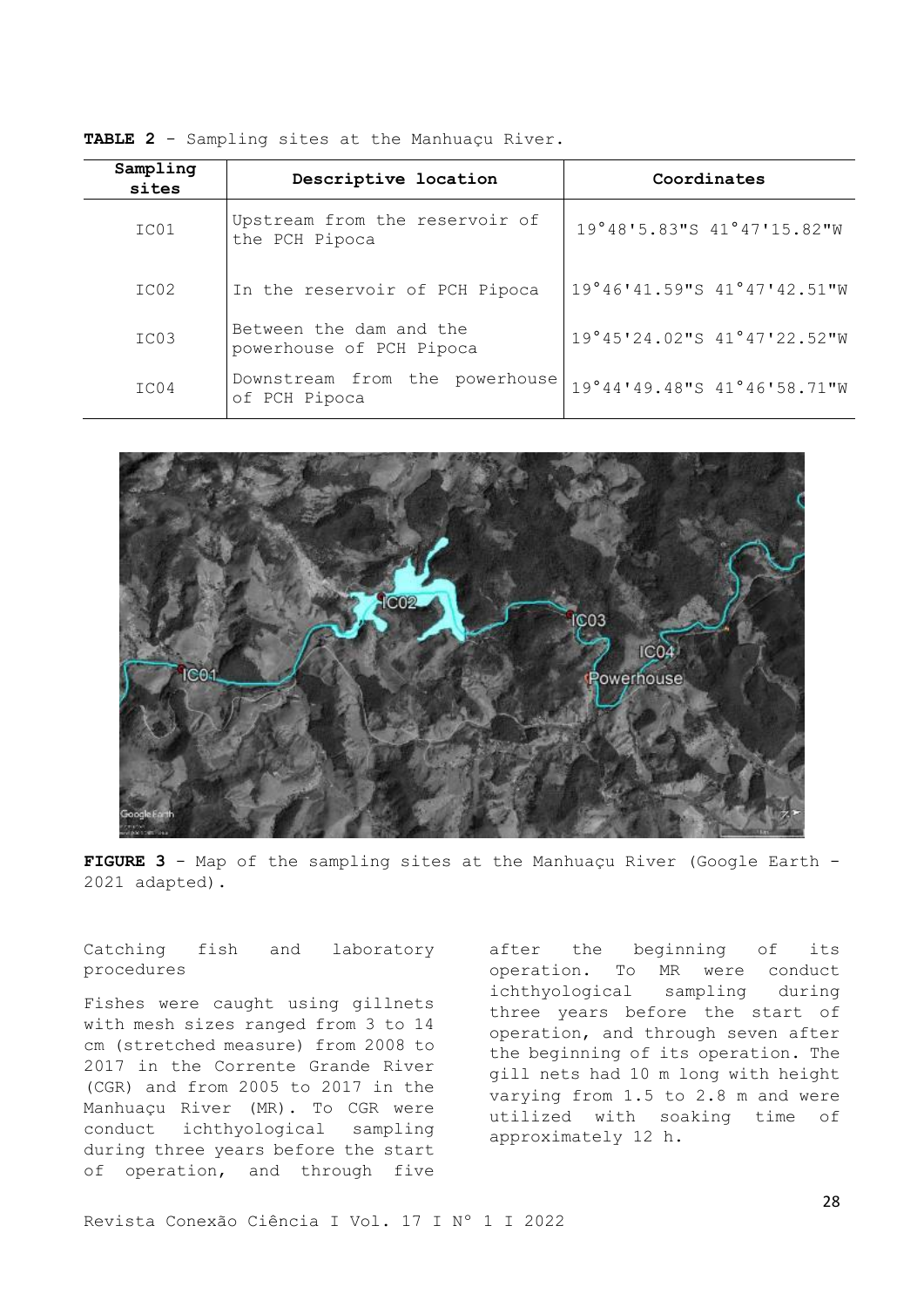In the CGR a total of 408 specimens (64 females, 109 males and 235 juvenile) were captured, while in the MR were captured 64 females, 76 males and 45 juveniles, a total of 185 fish. From all fish were measured the length (cm) and body weight (g). The fish, which were still alive in the nets, were handled in accordance with the Animal Experimentation Guidelines established by the Brazilian College of Animal Experimentation (COBEA) and were euthanized with lethal dose of Eugenol (Indian clove oil). The fish collections were authorized by the State Forest Institute of Minas Gerais (IEF 018.012/2016 and 018.015/2016).

Gonad fragments from each captured specimen were fixed in Bouin's solution for 12 hours, embedded in paraffin, cut in 5 µm sections and stained with haematoxylin-eosin (HE) using routine histological techniques. Gonadal maturation was analyzed based on histological characters, distribution of cells from the oogenic and spermatogenic lineages. Gonadal maturation stages of males and females were determined using macroscopic and microscopic characteristics of the gonads and the distribution of oocytes and spermatogenic cells, and spawning type was determined by considering the frequency distribution of the different gonadal maturation stages and the histological characteristics of spawned ovaries $^{14}$ .

#### Data analysis

To study population structure, total length (TL - cm) and body weight  $(BW - g)$  from males, females and juveniles were measured and analyzed separately. The size of the smallest males and females

reproductively active was used to define size at first gonadal maturation.

The relationship between weight and body length for males and females, was performed through the graphical distribution of individual empirical points of these variables, verifying that the relationship between the two variables was the potential kind, being represented by the formula:  $BW=aTL<sup>b</sup>$ , where: BW = total weight in grams; TL = total length in cm; (a)  $a =$  linear coefficient = Condition factor related to the degree of fattening the individual; (b) = angular coefficient associated with the type of individual growth<sup>15</sup>.

The sex ratio per standard length class, environment, and season was established. Significant differences from 1:1 was analyzed using the G test $16$ . The reproductive period of H. copelandii was established through analysis of the distribution (frequency) of the stages of the reproductive cycle throughout the year. The sampling periods were grouped in quarters, being NDJ (November, December and January), FMA (February, March and April), MJJ (May, June and July) and ASO (August, September and October), were the highest frequencies of individuals in reproductive activity were used were used as indicators of the breeding season. In addition, the distribution of gonadal maturation stages along the sampling points was used as indicators of spawning areas. The recruitment sites were indicated by sampling points with the highest frequencies of young individuals

#### **3. Results**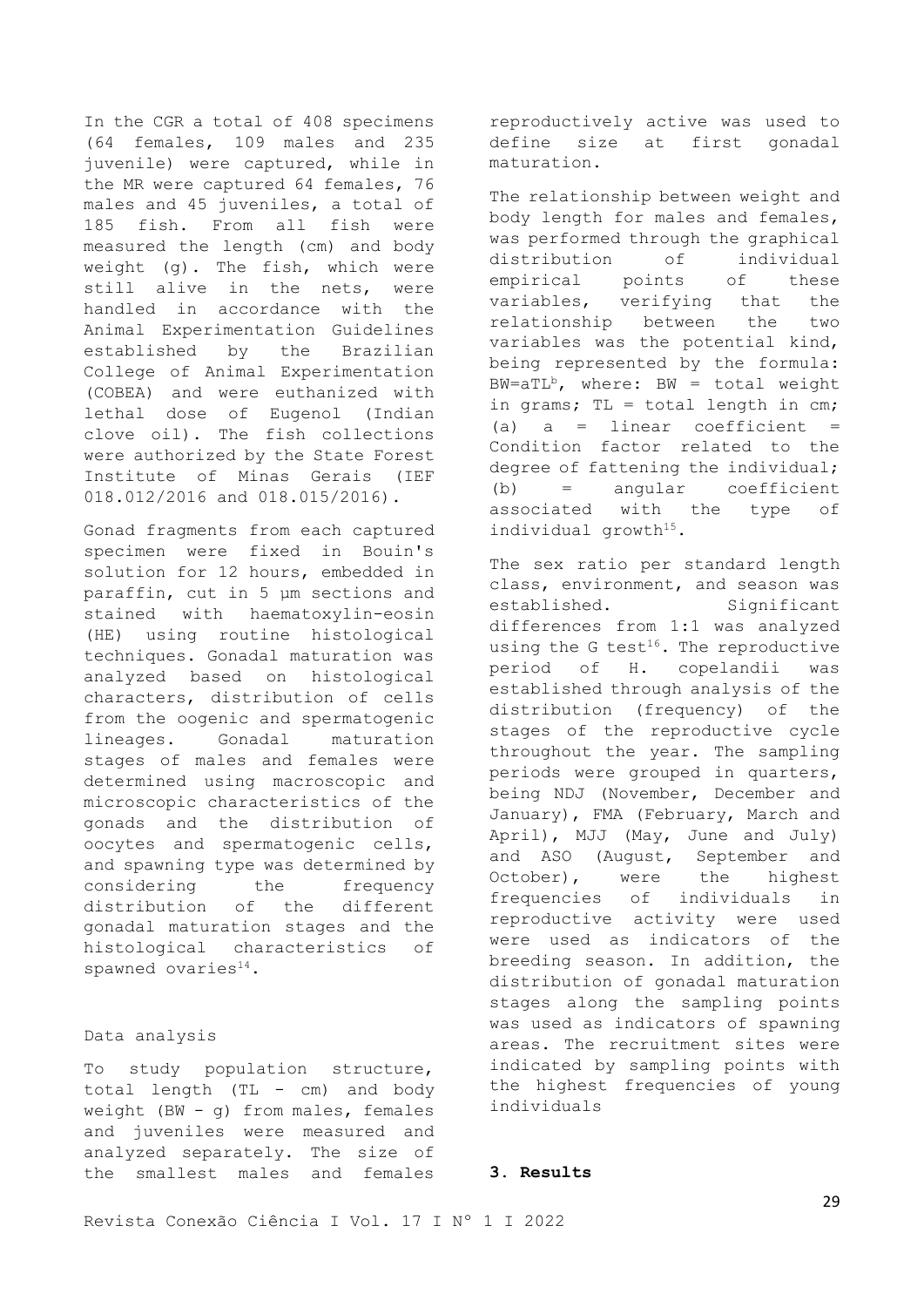#### Population structure

In the Corrente Grande River were caught 173 adult specimens of *H. copelandii*, 109 males (63%) and 64 females (37%), i.e., a rate significantly different from that expected for natural populations (1:1). Analyzing the sample period, it is also possible to observe an increase in rates of capture of males and females over the years,

especially after the operation of the PCH's Barra da Paciência e Corrente Grande. Furthermore, we highlight the occurrence of juveniles from the start of operations of PCH's BPC and COG (**Figure 4**), indicating thus, that the blockage of the river caused by the construction of the PCH's and their operation did not result in a direct negative effect on *H. copelandii* populations.



**FIGURE 4**. Occurrence of females, males and young individuals of Hypomasticus copelandii in the Corrente Grande River, before and after the beginning of operation of the PCH's Barra da Paciência and Corrente Grande.

In the Manhuaçu River were caught 140 adult specimens of *H. copelandii*, 76 males (54.3%) and 64 females (45.7%), i.e., a sex ratio close to 1:1. Analyzing the sample period, it is also possible to observe an increase in rates of capture of males and females over the years, especially after the operation of the PCH Pipoca.

Furthermore, we highlight the frequent occurrence of juveniles from the start of operations of PCH (**Figure 5**), indicating thus, that the blockage of the river caused by the construction of the PCH and their operation also did not result in a direct negative effect on *H. copelandii* populations.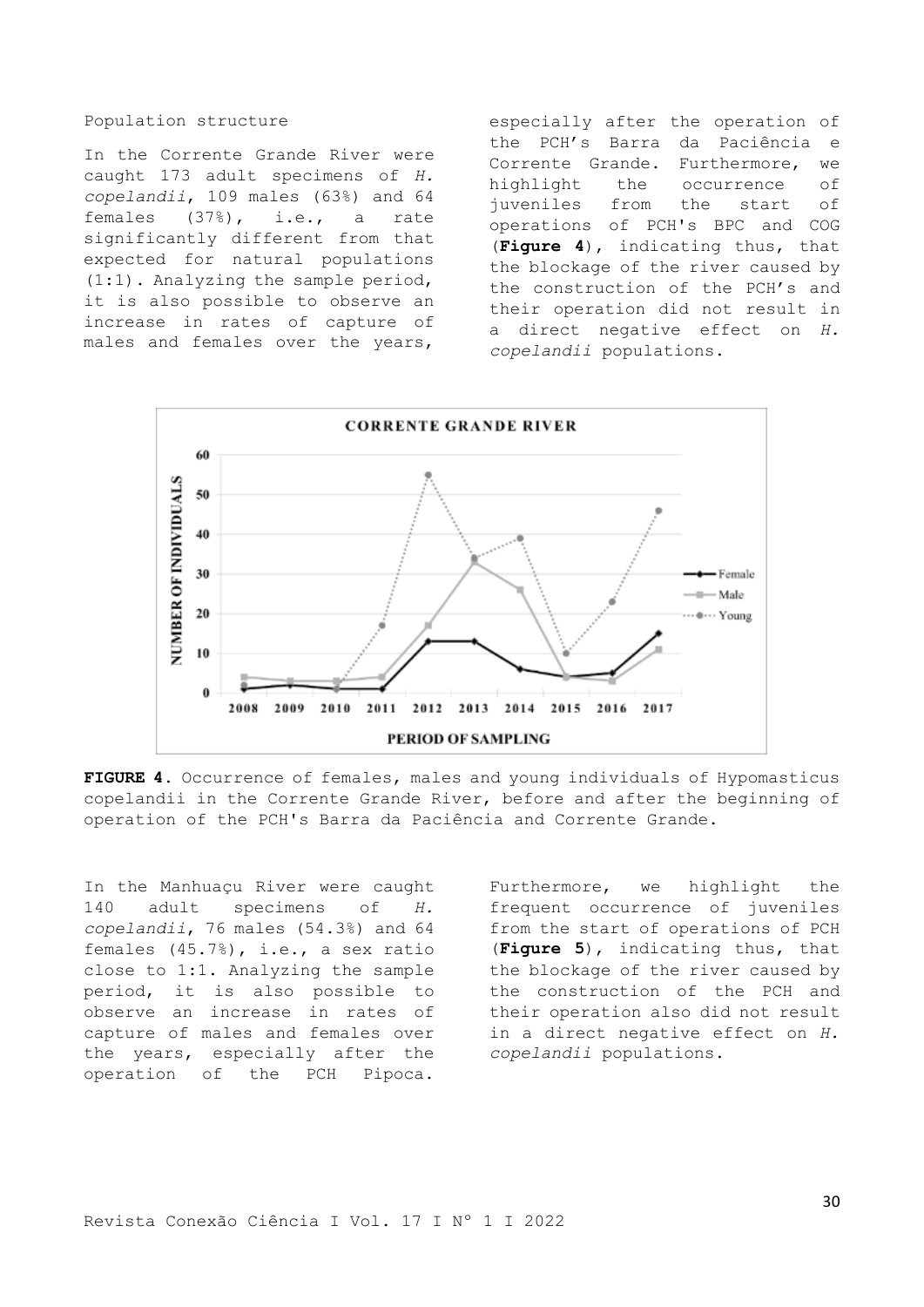

**FIGURE 5.** Occurrence of females, males and young individuals of Hypomasticus copelandii in the Manhuaçu River, before and after the beginning of operation of the PCH Pipoca.

For fish caught in the Corrente Grande River the total length of females ranged from 17.0 to 48.0 cm with a mean of 22.0 cm, the males ranged from 14.0 to 58.0 cm with a mean of 21.8 cm, while the young fish ranged from 9.0 to 16.9 cm and

10.6 cm in average (**Table 3**). The body weight of females ranged from 25.0 to 1036.0 g with an average 202.5 g, male 25 to 1,439.0 g and 238.3 g of average, while young fish ranged from 9.0 to 47 g and 21.9 in average.

**TABLE 3 -** Amplitudes of length and body weight of *H. copelandii* caught at the Corrente Grande River.

|        | Total length (cm) |      | Body weight (g) |       |        |       |
|--------|-------------------|------|-----------------|-------|--------|-------|
|        | Min.              | Máx. | Méd.            | Min.  | Máx.   | Méd.  |
| Female | 17.0              | 48.0 | 22.0            | 25.0  | 1036.0 | 202.5 |
| Male   | 14.0              | 58.0 | 21.8            | 2.5.0 | 1439.0 | 238.3 |
| Young  | 9.0               | 16.9 | 10.6            | 9.0   | 47.0   | 21.9  |

For fish caught in the Manhuaçu River the total length of females ranged from 17.0 to 56.0 cm with a mean of 23.6 cm, the males ranged from 17.0 to 47.5 cm with a mean of 24.1 cm, while the young fish ranged from 12.0 to 16.5 cm and

11.3 cm in average (**Table 4**). The body weight of females ranged from 31.0 to 996.0 g with an average 256.4 g, male 36.0 to 840.0 g and 273.4 g of average, while young fish ranged from 14.0 to 39.0 g and 24.3 in average.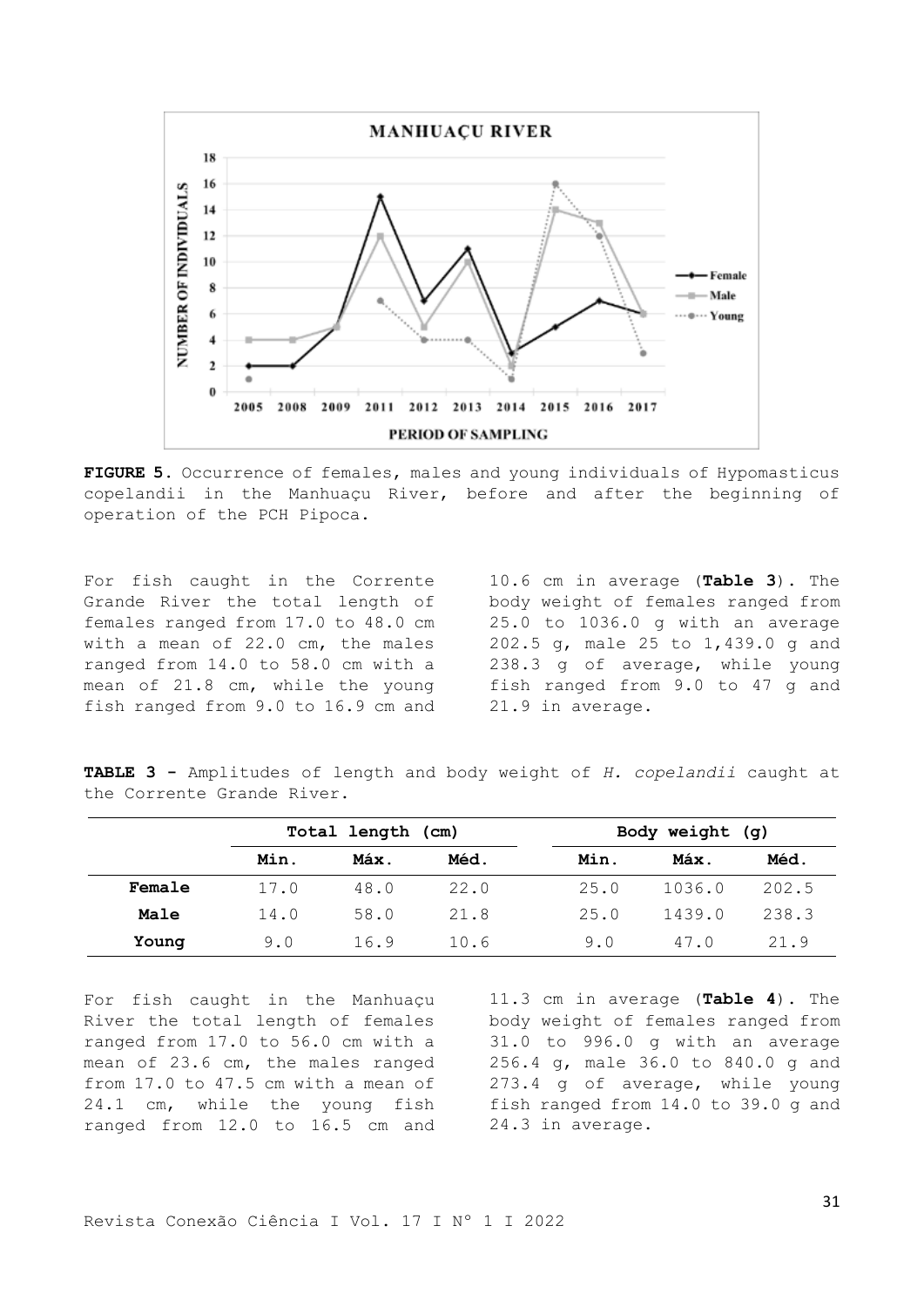|        | Total length (cm) |      | Body weight (g) |      |       |       |
|--------|-------------------|------|-----------------|------|-------|-------|
|        | Min.              | Máx. | Méd.            | Min. | Máx.  | Méd.  |
| Female | 17.0              | 56.0 | 23.6            | 31.0 | 996.0 | 256.4 |
| Male   | 17.0              | 47.5 | 24.1            | 36.0 | 840.0 | 273.4 |
| Young  | 12.0              | 16.5 | 11.3            | 14.0 | 39.0  | 24.3  |

**TABLE 4** - Amplitudes of length and body weight of H. copelandii caught at the Manhuaçu River.

In the Corrente Grande River the lower length classes obtained the largest numbers of individuals, evidencing the presence of young individuals in the population and

consequently, showing the recruitment process (**Figure 6**). Adult fish were more representative between body lengths of 17 to 37 cm.



**FIGURE 6.** Distribution of length classes and body weight for H. copelandii caught in the Corrente Grande River.

In the Manhuaçu River the lower length classes also obtained representative numbers of young individuals (12-17 cm), showing

thus the recruitment process (**Figure 7**). Adult fish were more representative between body lengths of 32 to 37 cm.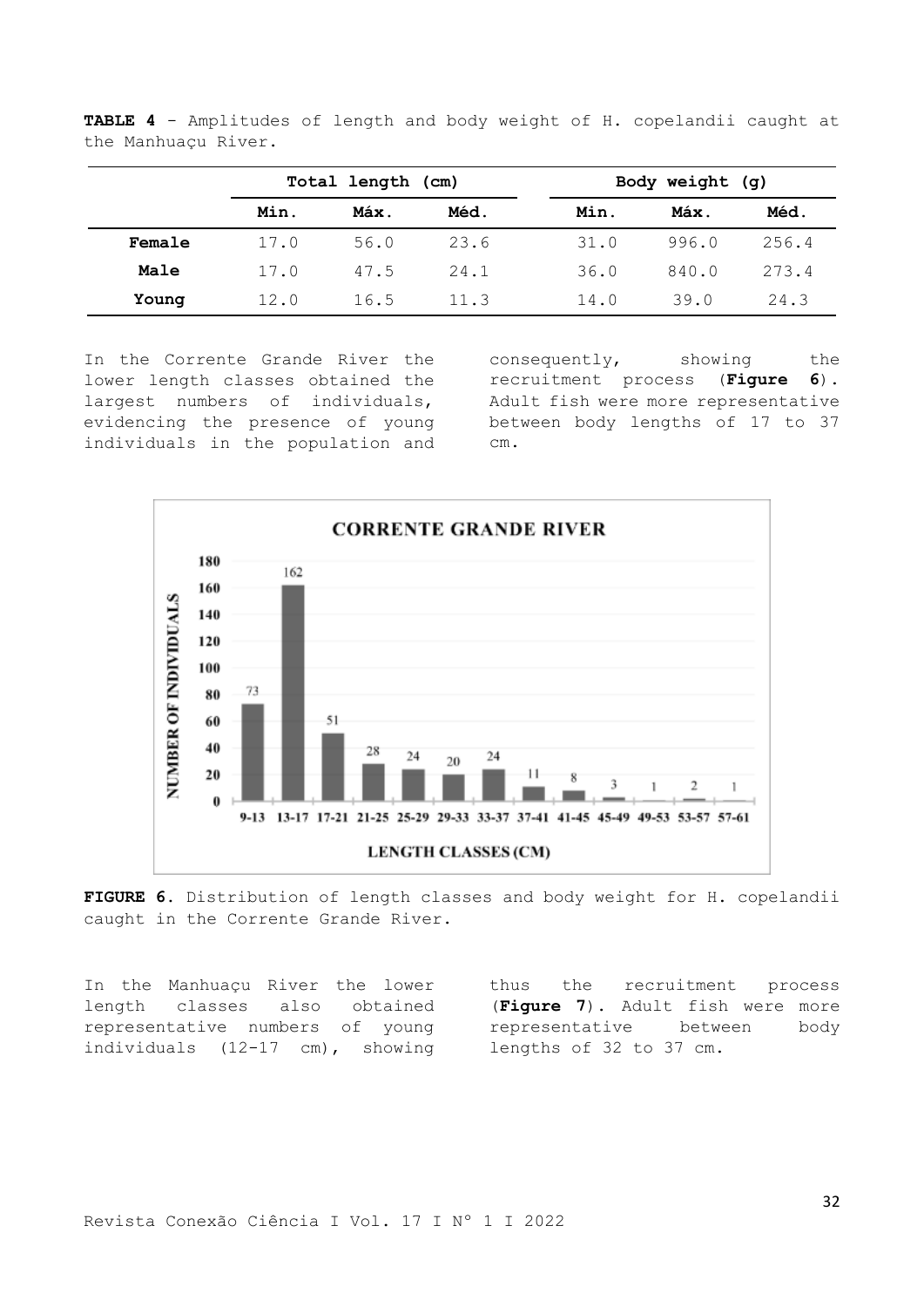

**FIGURE 7.** Distribution of length classes and body weight for H. copelandii caught in the Manhuaçu River.

As in the temporal analysis, our results showed wide spatial distribution of *H. copelandii* throughout the sampled area of the two analyzed rivers, with males and females recorded upstream, downstream and between PCH's Corrente Grande e Barra da Paciência (IC01 to IC06) (**Figure 8**), furthermore, a considerable number of juveniles occurred between the two power plants (IC03 and IC04), like that registered for

the Manhuaçu River (**Figure 9**). Thus, our results show that the implementation and operation of the plants in question and the blockade to the fish migration imposed by them, associated with the reduction of the lotic stretches of the Corrente Grande and Manhuaçu rivers, seems to have not negatively affected the reproductive process of *H. copelandii* and its perpetuation in the studied areas.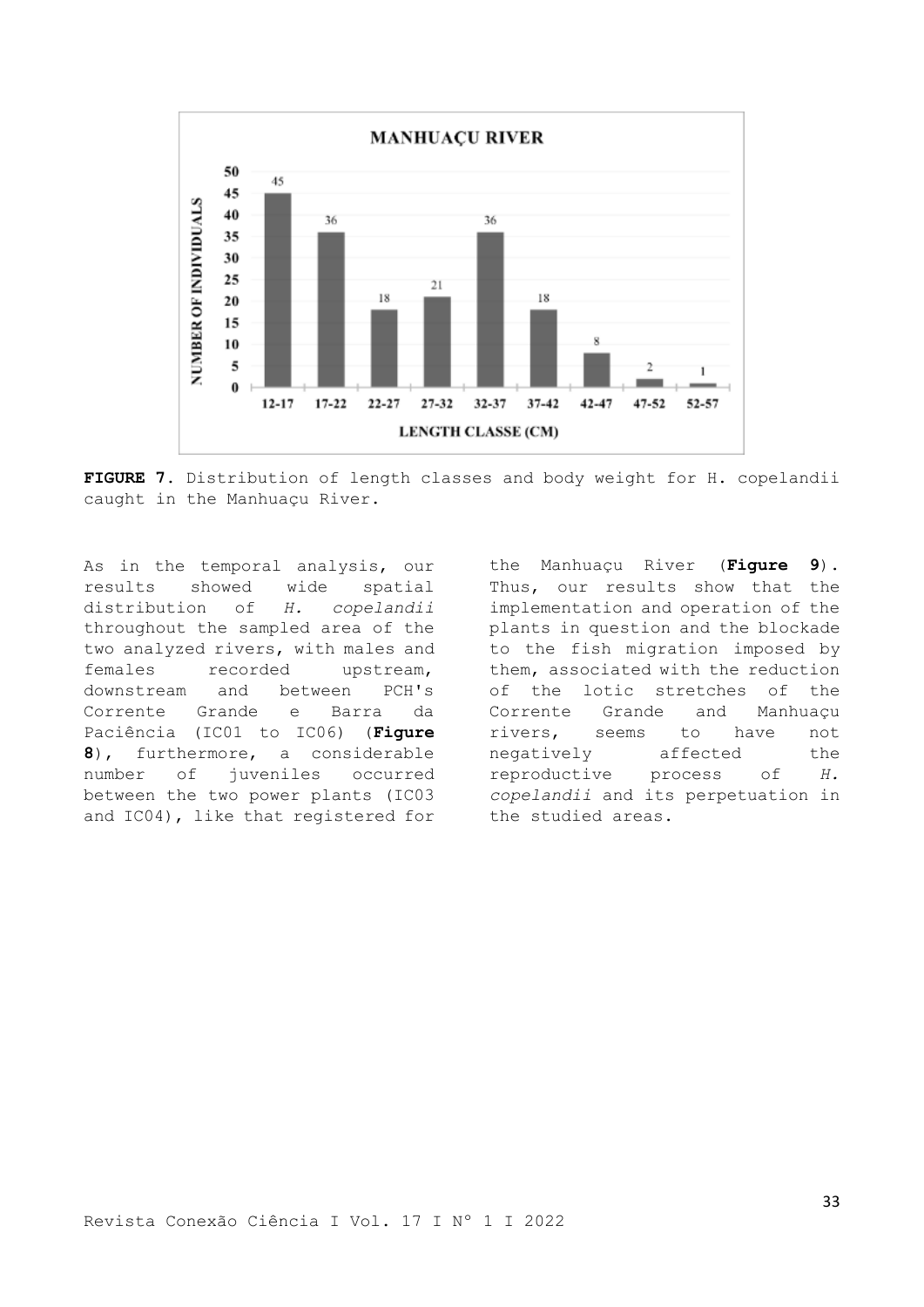

**FIGURE 8.** Numerical occurrence of females, males and young individuals of *H. copelandii* caught in the Corrente Grande River.



**FIGURE 9.** Numerical occurrence of females, males and young individuals of *H. copelandii* caught in the Manhuaçu River.

Body length-weight relationship

Through the angular coefficient is possible to determine the type of growth of the species. If b is equal to three, then growth is isometric; if greater than three is allometric-positive; and if less than three is allometricnegative17. According to our results (**Figure 10**), in the Corrente Grande River females of *H. copelandii* showed a positive allometric growth, males showed negative allometric growth while the young fish had b value much smaller than 3 and is therefore negative allometric.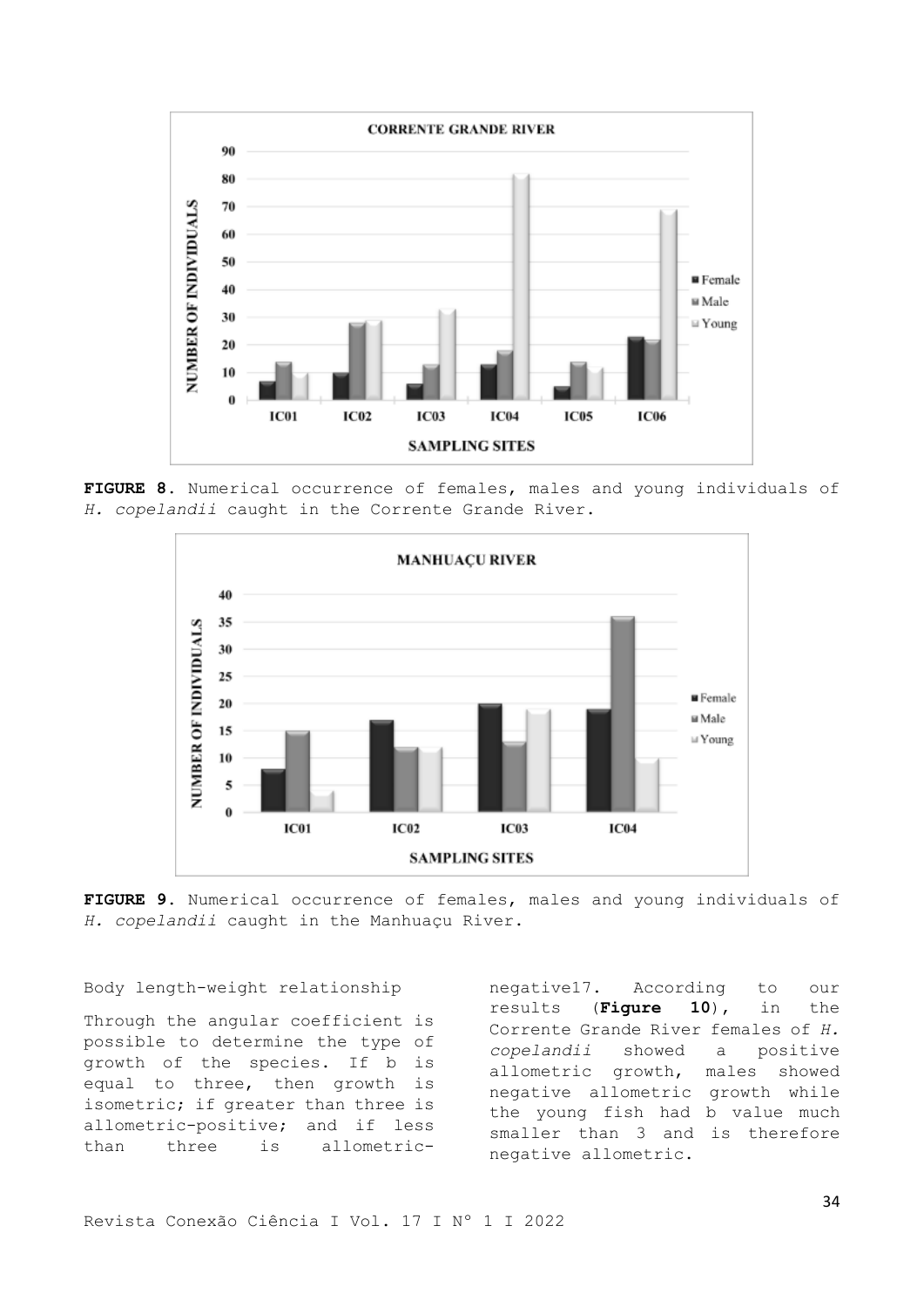

**FIGURE 10.** Length-weight relationship for females, males and young individuals of H. copelandii caught in the Corrente Grande and Manhuaçu rivers.

# Reproduction activity

In the Corrente Grande River the smallest male and female captured presenting morphological characteristics of reproductive activity measured 14.0 and 19.3 cm of total length, respectively. Meanwhile, to the Manhuaçu River, the smallest male and female captured presenting morphological

characteristics of reproductive activity measured 21.0 and 24.0 cm of total length, respectively.

For both studied rivers, the reproductive activity of *H. copelandii* was concentrated in the quarters of ASO and NDJ (**Figure 11**). It is also worth mentioning the occurrence of reproductive activity in the FMA quarter for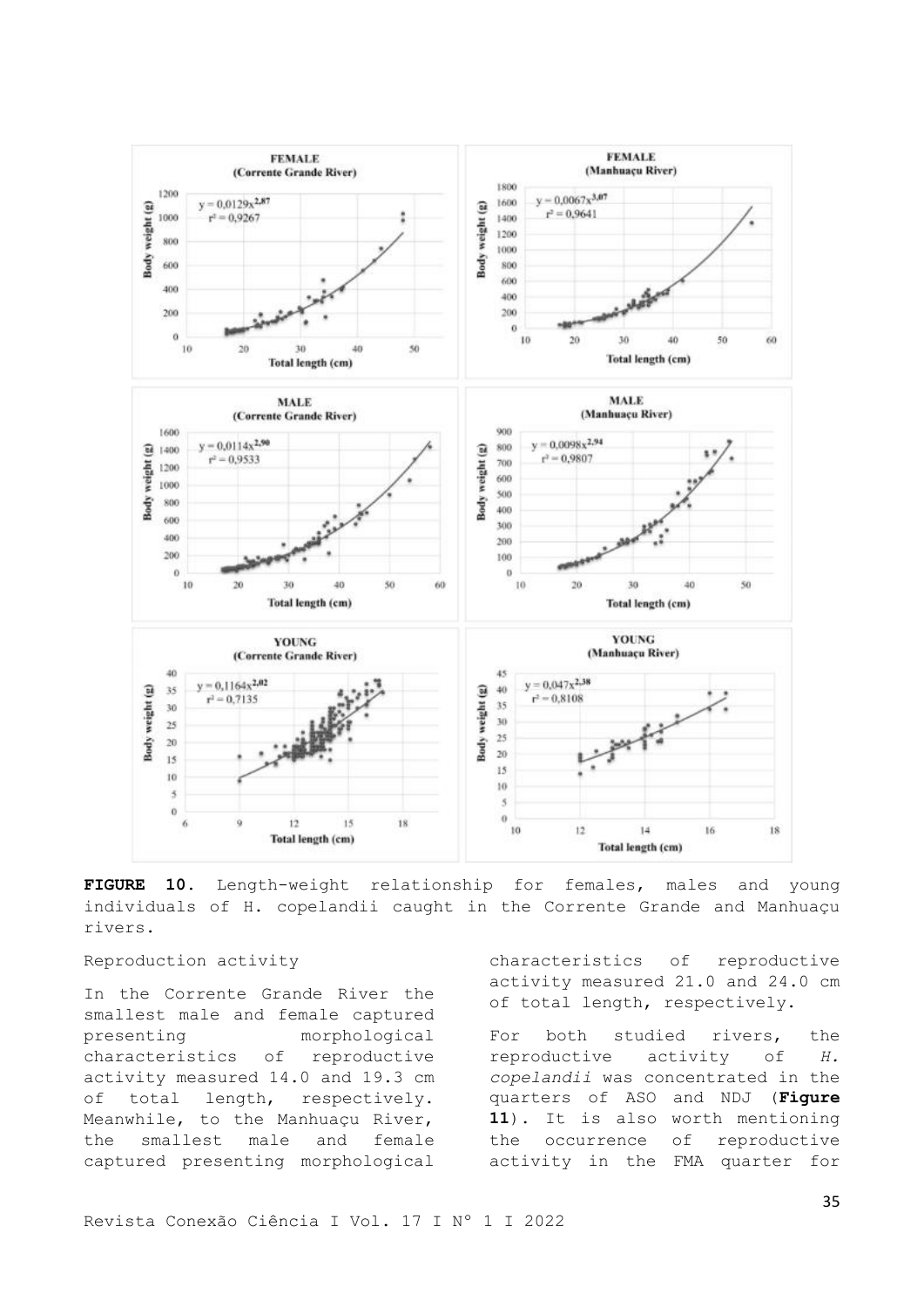both rivers, indicating that *H. copelandii* has a long reproductive period.



**Figure 11.** Distribution of gonadal maturation stages along the sampling periods (NDJ: November, December and January; FMA: February, March and April; MJJ: May, June and July) and ASO: August, September and October.

Our data showed reproductive activity along the entire sampled area in the rivers Corrente Grande and Manhuaçu (**Figure 12**), i.e., *H. copelandii* was able to reproduce in small lotic stretches as the area between PCH's Barra da Paciência and Corrente Grande (IC03), and

until even in low water flow stretches as in the reduced flow section of the PCH Pipoca (IC03). Thus, demonstrating that *H. copelandii* does not require long stretches of lotic environments to complete its reproductive cycle.



**FIGURE 12***.* Distribution of gonadal maturation stages along the sampling sites.

Through microscopic and macroscopic analyzes of mature ovaries (**Figure 13 A, C**), it was possible to verify that in the

Corrente Grande River as well as in the Manhuaçu River the ovarian development of *H. copelandii* was presented as being asynchronous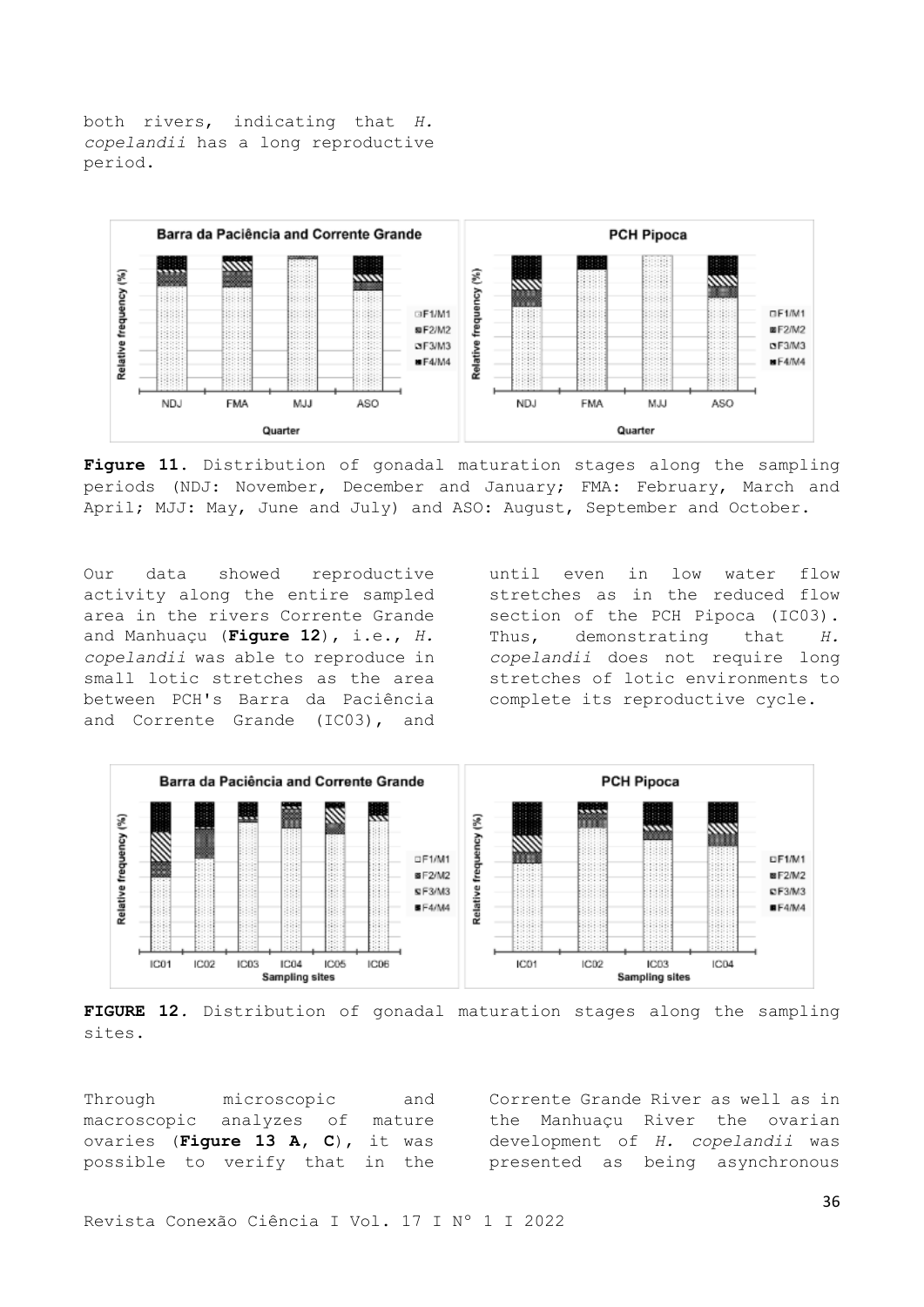type, i.e. the oocytes mature in heterogeneous batch (**Figure 13 B**). The spawning also occurs in batches, being of the multiple

spawning type, as can be visualized in **Figure 13 D**, where we present partially spawned ovaries (highlighted caudal region).



**FIGURE 13**. Microscopic and macroscopic images of *H. copelandii* mature ovary.  $01 =$  initial perinucleolar oocytes;  $02 =$  advanced perinucleolar oocytes; O3 = previtellogenic oocytes; O4 = vitellogenic oocytes;  $*$  = full mature ovaries.

#### **4. Discussion**

Knowledge about the biology of migratory species and distribution of critical habitats for its life cycle, such as spawning sites and nursery areas, is essential because some significant impacts, such as the existence of reaches not connected to spawning grounds or to high-quality nursery grounds, could endanger fish populations<sup>18</sup>. Moreover, information on the preferential spawning sites of a species is crucial since it constitutes basic ecological data on life history and can be used as

a management tool in environments impacted or regulated by  $man^{19}$ .

Rheophilic and migratory are the groups of fishes most affected by the environmental transformation from lotic to lentic, once that their reproductive strategies are closely associated with characteristics of lotic environments<sup>20,21</sup>. Although some authors consider that *Hypomasticus copelandii* is a migratory species and is a total spawner<sup>10,9</sup>, in the present study *H. copelandii* presented macroscopic and histological characteristics of a multiple spawner, and reaching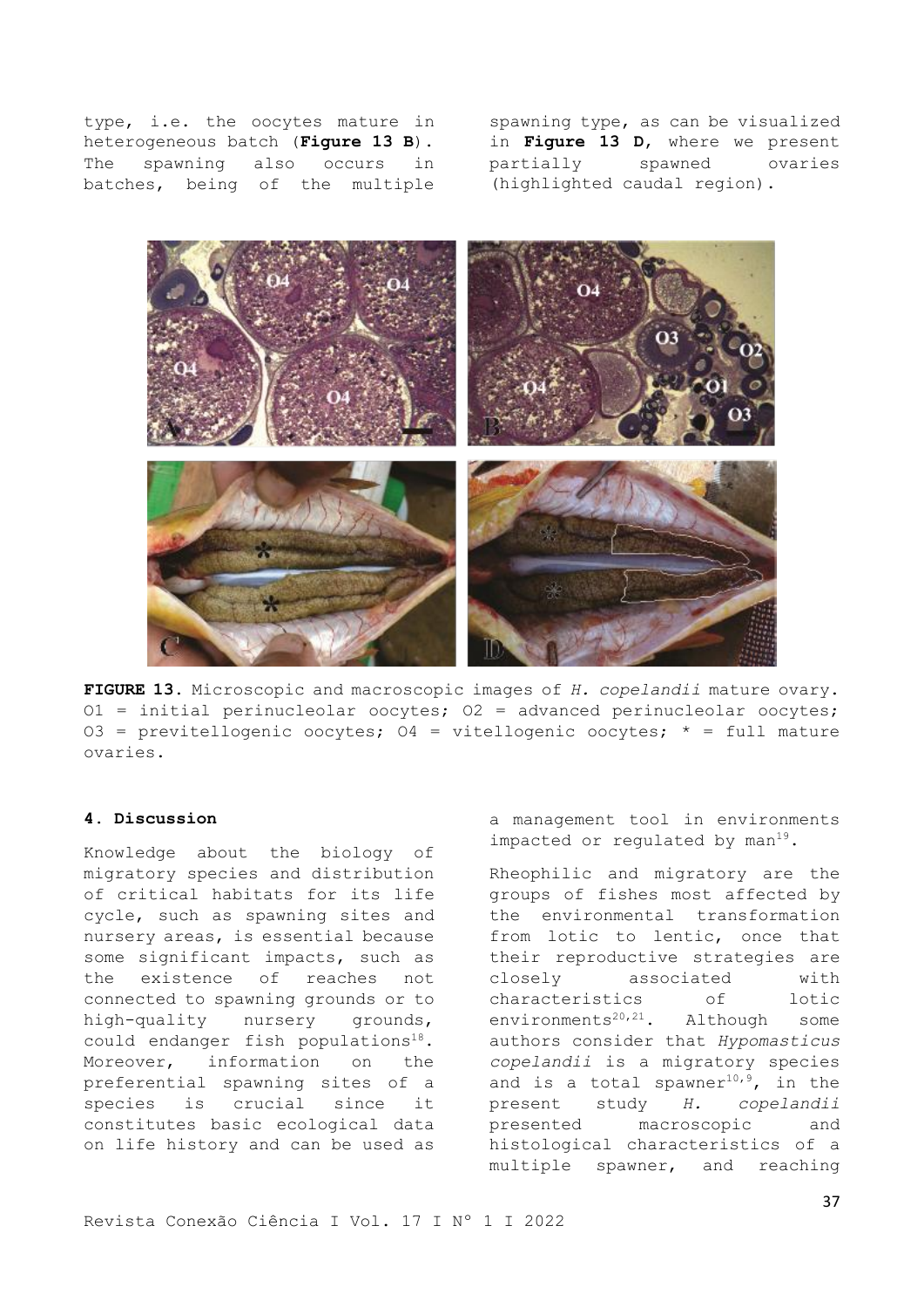gonadal maturation, spawning and recruiting new individuals in a very small stretches of a river confined by two dams of hydroelectric power plants, i.e., in a river where the migration is not possible. This data showed that *H. copelandii* in rivers Corrente Grande and Manhuaçu, do not hold characteristics of migrating fish, adapting to the environment in which they are inserted. Corroborating these results, we observed an increase in rates of capture of adults and juveniles in the two studied rivers from the installation and operation of hydroelectric plants, showing that *H. copelandii* can adapt and reproduce in small lotic stretches where migration is not possible.

The predominance of males registered in the present study may be related to the trophic state of environments, once is know that in many cases food supply is a determining factor, and females predominate when food is abundant, while males predominate in oligotrophic environments<sup>22</sup>. Food would influence the metabolism through hormonal activity, causing changes in the production of individuals of one  $sex^{23}$ . In both the studied area of the Corrente Grande River and in Manhuaçu, during most of the year, the water has oligotrophic characteristics.

Generally, in our study, a slight predominance of males in the longer length classes, and females in the shorter classes was observed. However, larger females have been frequently cited to another teleost, including some *Leporinus* as *L. friderici*<sup>23</sup>. Size is frequently associated with sexual dimorphism in fishes<sup>24,25,26,23</sup>. Our data also indicate differences in the types of growth for adults and young individuals, where adults showed greater increase in weight than in length, while young individuals showed greater increase in the length than in weight.

The different stages of oogenic development cells found clustered in ovaries of *H. copelandii* (e.g., oogonia, perinucleolar, vitellogenic and post-ovulatory follicles) indicate that the development of oocyte cohorts is group-synchronic and indicating multiple spawning type to *H. copelandii*. To *Leporinus taeniatus* at the São Francisco River basin<sup>27</sup>, *H. copelandii* at the Paraiba do Sul River basin<sup>28</sup>, *Leporinus amblyrhynchus*<sup>29</sup> and to *Schizodon knerii*<sup>30</sup> the spawning type also was fractional. Indorsing our hypothesis, after spawning and together with those post-ovulatory follicles, we found numerous previtellogenic and vitellogenic oocytes forming an oocyte stock for the next spawning. Unlike from that observed in our work, Costa et al.<sup>13</sup> observed total spawning type in *H. copelandii* from lower Paraiba do Sul River.

Fishes that present total spawning have synchronous oocyte development and generally make reproductive migrations, while multiple spawners fish can reproduce in lentic environments $14,31$ , information that supports our hypothesis that *H. copelandii* does not depend on migration to complete their reproductive cycle, adapting thus to small lotic stretches where migration is not possible. Several *Leporinus* species have a migratory upriver migration during the reproductive season spawning in lotic environments<sup>23,27</sup>. However, spawning in lentic environments as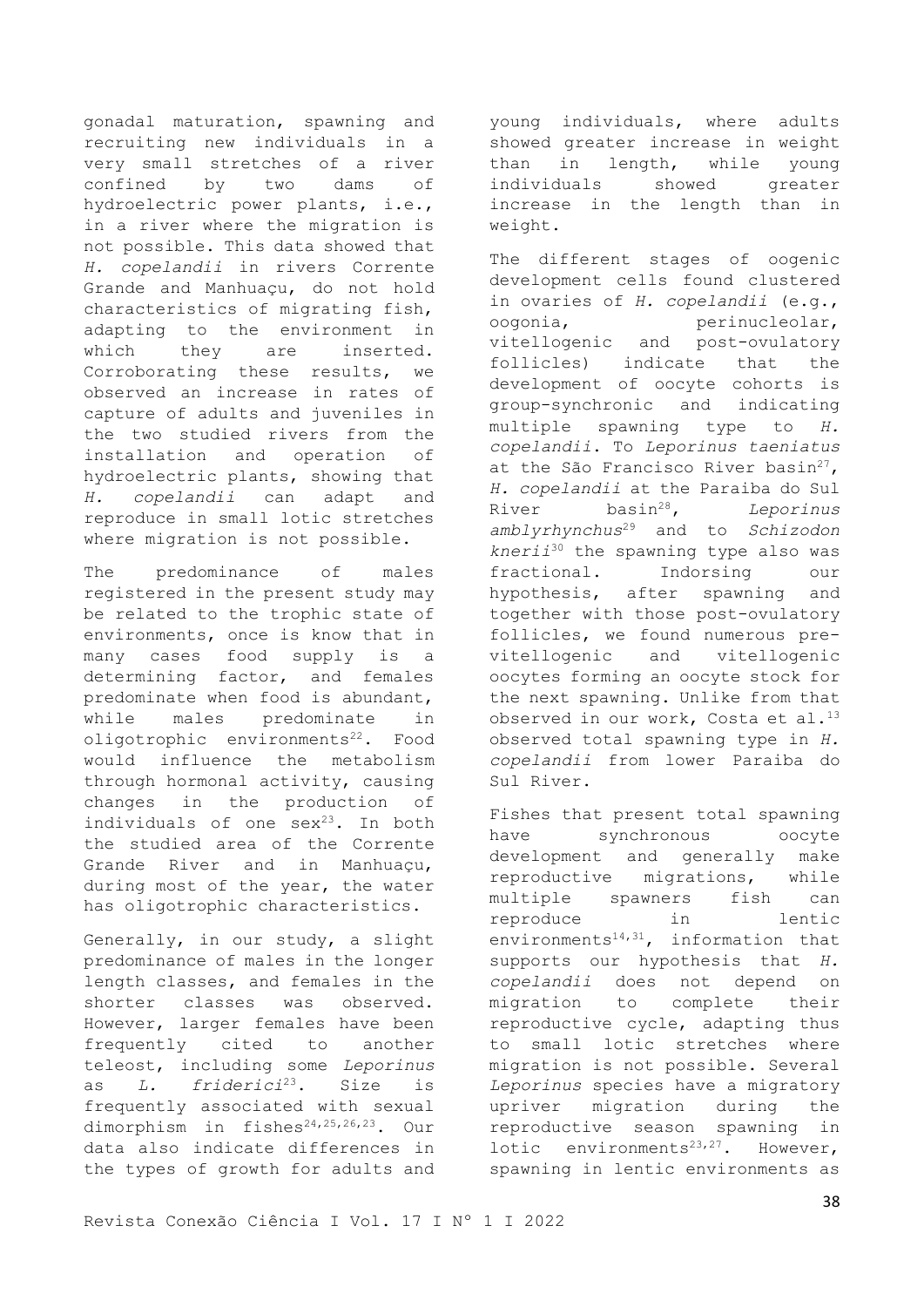the reservoirs<sup>32</sup> or in lentic and semi-lotic environments in the floodplain areas for the Paraná River33,34 has been reported for *L. friderici*, a fish considers as a migratory species by some authors.

It's well known that environmental variables trigger endogenous activities which, in turn, control the reproductive activity of Neotropical fish<sup>35,36,31</sup>. Usually the reproductive success of migratory Neotropical fish is linked to elevation of water flow<sup>37</sup> and water temperature<sup>20,35</sup>, i.e. during the peak of rainy season. However, the reproductive period peak of *H. copelandii* in the studied area of Corrente Grande and Manhuaçu rivers was started during the dry season of the years studied (August/September/October). Thus, this information also disagrees with usually occurs with the Neotropical migratory freshwater fish, which reproduce during the rainy season<sup>38,39</sup>.

## **5. Conclusion**

In summary, the present study provides a comprehensive knowledge on the reproductive biology of *H. copelandii* in two rivers which had their natural conditions altered by the construction of hydroelectric power plants, i.e., they had their natural courses blocked and part of their lotic stretches transformed into reservoirs, reducing in this way, the available migratory routes. So, we showed that *H. copelandii* can adapt their reproductive strategy, getting reproductive success in some very small lotic stretches or a semi lentic water body. In this sense, we can admit that the reproductive strategies of *H. copelandii* is not only a genetic phenomenon but can

undergo ecological adaptations. As reported by Lopes et al.<sup>23</sup> to *L*. *friderici*, the reproductive strategies of *H. copelandii* could undergo temporal and spatial changes and could be conditioned by environmental pressure.

# **6. Declaration of conflict of interest**

The author of the article states that he is not in situations of conflict of interest of any kind.

## **7. Acknowledgement**

The authors are grateful CPFL Renováveis and OMEGA Energia by the support in field collections.

#### **8. References**

- 1 MARQUES, D.K.S.; ROSA, I.L.; GURGEL, H.C.B. Descrição histológica de gônadas de traíra, H. malabaricus (Bloch) (Osteichthyes: Erythrinidae) da barragem do rio Gramame, Alhandra, Paraíba, Brasil. Revista Brasileira de Zoologia, v. 17, n. 3, p. 573- 582, 2000.
- 2 THEODORO, E.; SAGGIN, S.C.; LIMA, J.A.F. Monitoramento da Atividade Reprodutiva dos Peixes Migradores na Bacia do Rio Paraguai. Cuiabá- MT, 2002.
- 3 TAKAHASHI, E.L.H. Ciclo reprodutivo da tabarana, Salminus hilarii (Valenciennes, 1849) (Characidae, Salmininae) na região do Baixo rio Sorocaba, SP. Dissertação (Mestrado em Aquicultura) – Universidade Estadual Paulista, Jaboticabal. 65 p, 2006.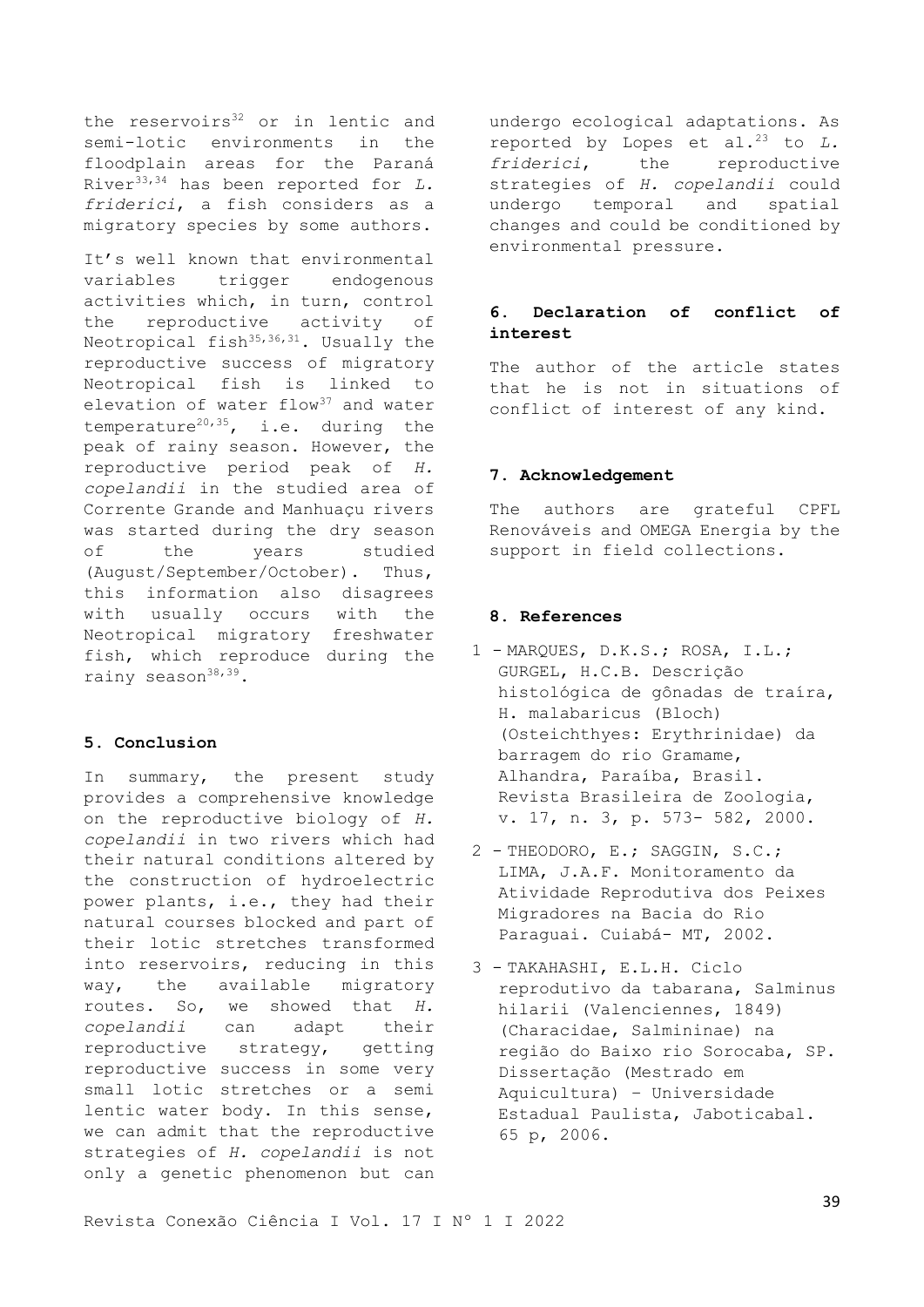- 4 CAVALCANTI, D.G. Reprodução do cascudo cinza Liposarcus ansisti (Holberg, 1893) (Loricariidae, Siluriforme): Histologia de gônadas e fatores abióticos. Dissertação (Mestrado em Aquicultura) - Centro de Aquicultura (CAUNESP), Universidade Estadual Paulista, Jaboticabal. 1994.
- 5 ESPER, M DE L.P.; MENEZES, M.S. DE.; ESPER, W. Escala de desenvolvimento gonadal e tamanho de primeira maturação de fêmeas de Mugil platanus Günther, 1880 da Baía de Paranaguá, Paraná, Brasil. Acta Biológica Paranaense, v. 2, n. 1-4, p. 255- 26, 2000.
- 6 VAZZOLER, A.E.A.M. Biologia da reprodução de peixes teleósteos: teoria e prática. Maringá - PR: EDUEM, 1996.
- 7 CETEC, Diagnóstico Ambiental do Estado de Minas Gerais. Série Publicações Técnicas, 1983.
- 8 BRAGA, L. Los Anostomidae (Pisces Characiformes) de Argentina. FAUNA de agua dulce de la Argentina, v. 40, p. 31-33, 1993.
- 9 COSTA, A.P.R. Aspectos da biologia reprodutiva de fêmeas do Piau-vermelho Leporinus copelandii STEINDACHNER, 1875 (PISCES, ANOSTOMIDAE), na bacia do Baixo Rio Paraíba do Sul (RJ). Dissertação de mestrado. Campos dos Goytacazes, Universidade Estadual do Norte Fluminense, 1999.
- 10 ARAÚJO, F.G. Composição e estrutura da comunidade de peixes do médio e baixo rio Paraíba do Sul, RJ. Revista Brasileira de Biologia. v. 56, p. 111-126, 1996.
- 11 ANDRADE, D.R.; VIDAL JR, M.V. Aspectos reprodutivos do piauvermelho (Leporinus copelandii) submetido à hipofisação. XII Encontro Anual de Aquicultura e I Seminário da Bacia do Rio Grande. Passos. Anais, AMA. 1995, p.55.
- 12 PEREIRA, M.C.; ANDRADE, D.R.; COSTA, A.P.R; VIDAL JÚNIOR, M.V.; YASUI, G.S. Índices de alimentação e ciclo reprodutivo em machos de piau-vermelho Leporinus copelandii (Steindachner, 1875) na bacia do baixo rio Paraíba do sul. Ciência Animal Brasileira, v. 8, n. 4, p. 599-607, 2007.
- 13 COSTA, A.P.R.; ANDRADE, D.R.; VIDAL, JR., M.V.; SOUZA, G. Indicadores quantitativos da biologia reprodutiva de fêmeas de piau-vermelho no rio Paraíba do Sul. Pesquisa Agropecuária Brasileira, v. 40, n. 8, p.789- 795, 2005.
- 14 BAZZOLI N. Parâmetros reprodutivos de peixes de interesse comercial na região de Pirapora. In: GODINHO, H.P.; GODINHO, A.L. (Org.). Águas, peixes e pescadores do São Francisco da Minas Gerais. Belo Horizonte: PUC Minas, 2003. p.291-306.
- 15 LE CREN, E.D. The length-weight relationship and seasonal cycle in gonad weight and condition in the perch (Perca fluviatilis). Journal of Animal Ecology, v. 20, n. 2, p. 201-209, 1951.
- 16 ZAR, J.H. Biostatistical analysis. New Jersey, Prentice Hall, 1996.
- 17 JOBLING, M. Environmental Biology of Fishes. Chapman & Hall, Fish and Fisheries Series 16. London, USA, 1996.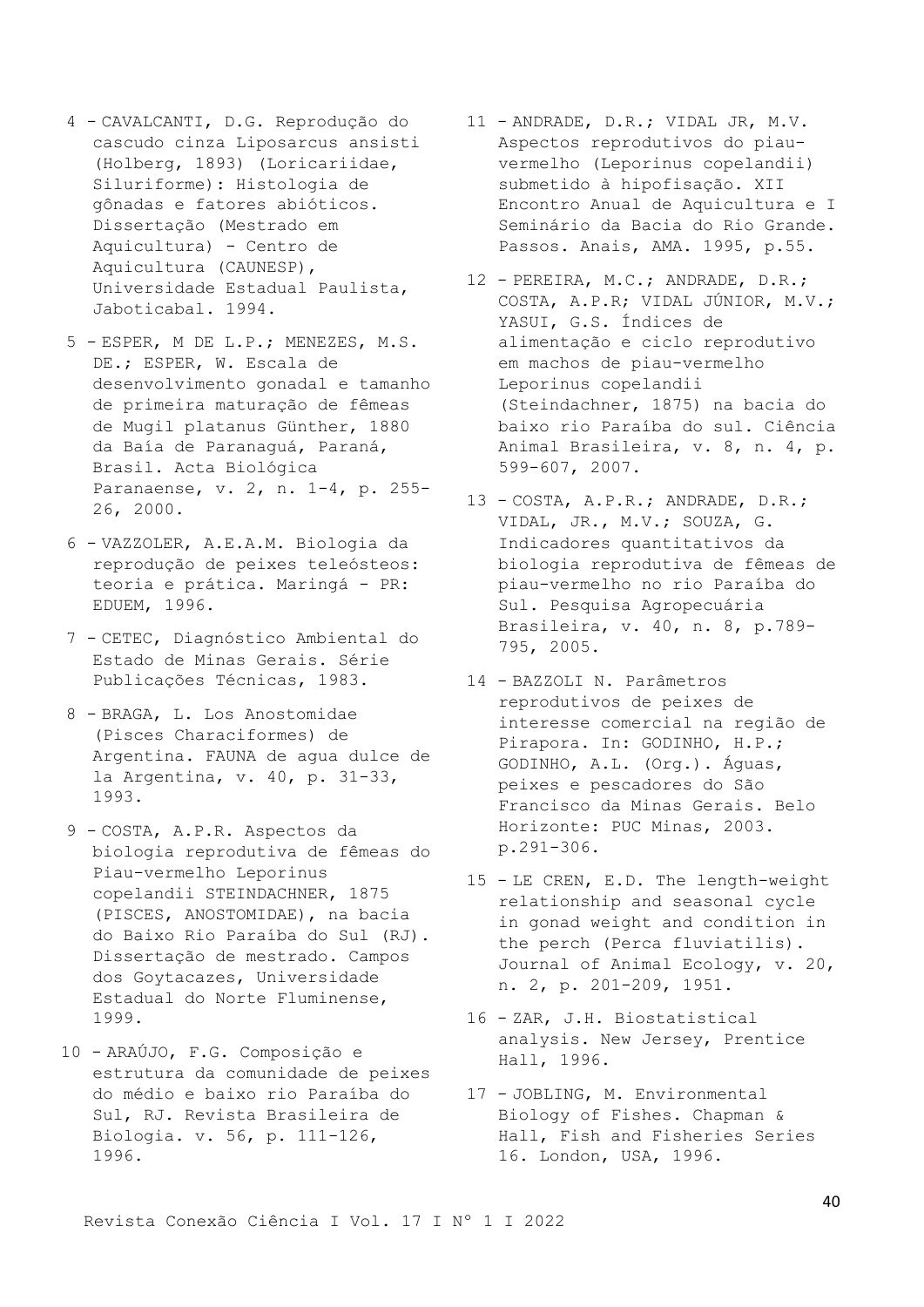- 18 GODINHO, A.L.; KYNARD, B. Migratory fishes of Brazil: life history and fish passage needs. River Research and Application, v. 25, p.702-712, 2009.
- 19 SEMPESKI, P.; GAUDIN, P. Habitat selection by grayling-I. Spawning habitats. Journal of Fish Biology, v. 47, p. 256-265, 1995.
- 20 ARANTES, F.P.; SANTOS, H.B.; RIZZO, E.; SATO, Y.; BAZZOLI, N. Influence of water temperature on induced reproduction by hypophysation, sex steroids concentrations and final oocyte maturation of the curimatã-pacu Prochilodus argenteus (Pisces: Prochilodontidae). General and Comparative Endocrinology (Print), v. 172, p. 400-408, 2011.
- 21 SATO, Y.; GODINHO, H.P. Migratory fishes of the São Francisco River. In: CAROSFELD, J.; HARVEY, B.; ROSS, C; BAER, A. (Eds.). Migratory fishes of South America: biology, fisheries and conservation status. World Fisheries Trust/The World Bank/ International Development Research Centre, Ottawa, 2003, p. 195-232.
- 22 NIKOLSKY, G.V. The ecology of fishes. London: Academic Press. 1963.
- 23 LOPES, C.A.; BENEDITO-CECILIO, E.; AGOSTINHO, A.A. The reproductive strategy of Leporinus friderici (Characiformes, Anostomidae) in the Paraná River. Revista Brasileira de Biologia, São Carlos, v. 60, n. 2, p. 255-266, 2000.
- 24 NARAHARA, M.Y.; GODINHO, H.M.; ROMAGOSA, E. Tipo de desova e fecundidade do bagre, Rhamdia

hilarii (Valenciennes, 1840) (Siluriformes, Pimelodidae). Boletim do Instituto de Pesca de São Paulo, v. 16, n. 1, p. 37-45, 1989.

- 25 KRAAK, S.B.M. A quantitative description of the reproductive biology of the Mediterranean blenny Aidablennius sphynx (Teleostei, Blenniidae) in its natural habitat. Environmental Biology of Fish, v. 46, p. 329- 342, 1996.
- 26 CANAN, B.; GURGEL, H.C.B. Estrutura populacional de Metynnis roosevelti Eigenmann, 1915 (Characidae, Myleinae) da lagoa do Jiqui, Parnamirim, Rio Grande do Norte. Revista Unimar, v.19, p.479-491, 1997.
- 27 THOMÉ, R. G.; BAZZOLI, N.; RIZZO, E.; SANTOS, G. B.; RATTON, T. F. Reproductive biology of Leporinus taeniatus Lütken (Pisces, Anostomidae) in Juramento reservoir, São Francisco River Basin, Minas Gerais, Southeastern Brazil. Revista Brasileira de Zoologia, v. 22, n. 3, p. 565-570, 2005.
- 28 ARAUJO, F.G.; GOMES, I.D.; SALES, A.; NASCIMENTO, A.A. Gonadal development of the piau Leporinus copelandii (Characiformes, Anostomidae) in a Tropical River in South-eastern Brazil. Anatomia, Histologia, Embryologia, v. 44, p. 1-8, 2015.
- 29 RICARDO, M.C.P.; SANTOS, G.B.; RIZZO, E.; BAZZOLI, N. Aspectos reprodutivos de Leporinus amblyrhynchus Garavello and Britski, 1987 e Leporinus striatus Kner, 1859 (Pisces: Anostomidae) no reservatório de Furnas, MG. BIOS, v. 5, n. 5, p. 29-35, 1997.

Revista Conexão Ciência I Vol. 17 I Nº 1 I 2022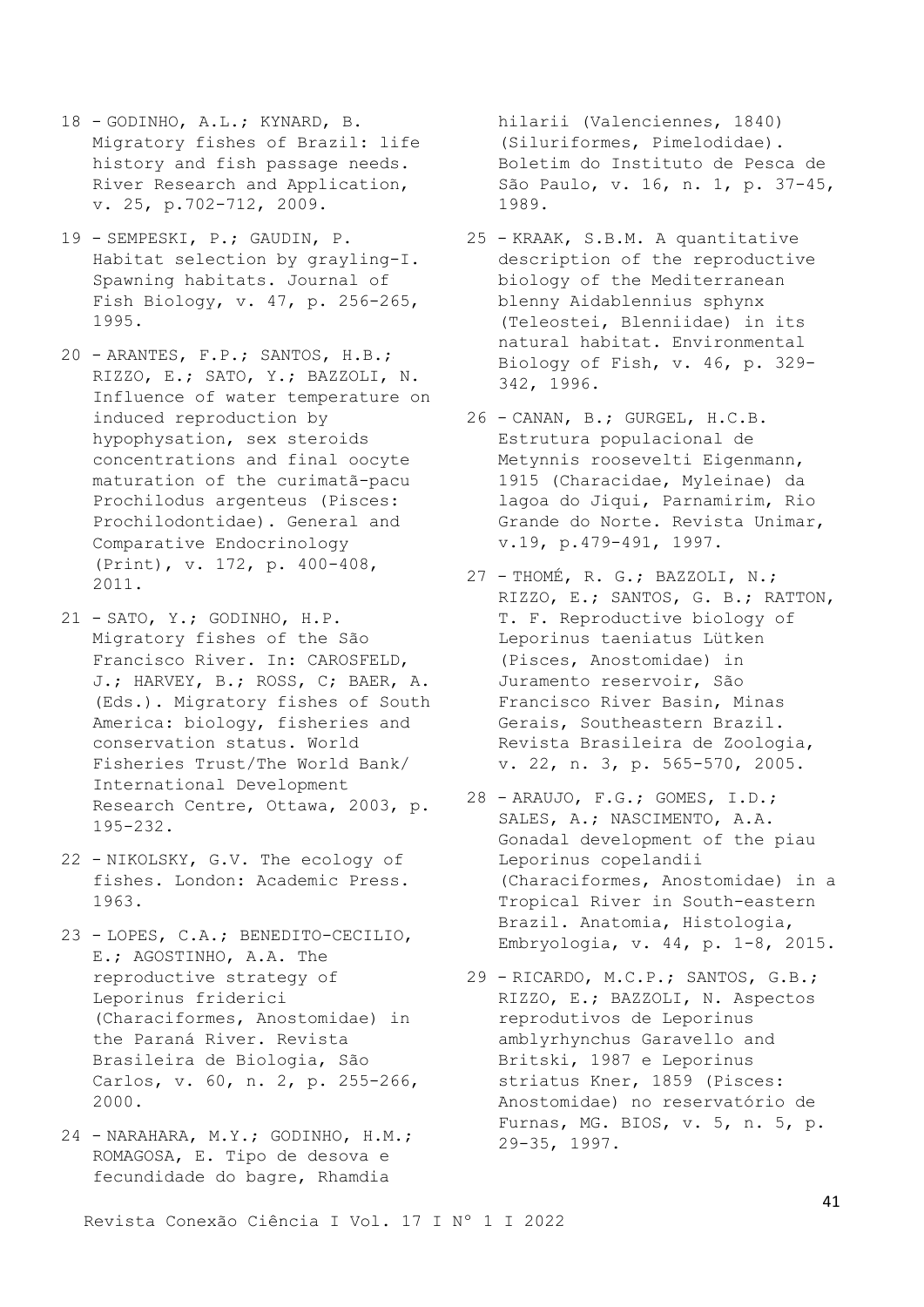- 30 FERREIRA, R.M.A.; GODINHO, H.P. Reproductive biology of the white-piau, Schizodon knerii (Steindachner, 1875) (Anostomidae) from a reservoir in southeast Brasil. European Archives of Biology, v.101, p.331-344, 1990.
- 31 SATO, Y.; FENERICH-VERANI, N., NUNER, A.P.O.; GODINHO, H.P.; VERANI, J.R. Padrões reprodutivos de peixes da bacia do rio São Francisco. In: GODINHO, H.P.; GODINHO, A.L. (Eds.). Águas e peixes no São Francisco das Minas Gerais. Belo Horizonte, MG. PUC Minas, 2003, p. 228-274.
- 32 BARBIERI, G., SANTOS, E.P. Análise comparativa do crescimento e de aspectos reprodutivos da piava, Leporinus friderici (Bloch, 1794) (Osteichthyes, Anostomidae) da represa do lobo e do rio Moji-Guacu, Estado de Sao Paulo. Ciência e Cultura, v. 40 n. 7, p. 693-697, 1988.
- 33 AGOSTINHO, A.A.; JÚLIO JR, H.F.; GOMES, L.C.; BINI, L.M.; AGOSTINHO, C. S. Composição, abundância e distribuição espaçotemporal da ictiofauna. In: A. VAZZOLER, E.A.M.; AGOSTINHO, A.A.; HAHN, N.S. (Orgs). A planície de inundação do alto rio Paraná: aspectos físicos, biológicos e socioeconômicos. Maringá, Editora da Universidade Estadual de Maringá, 1997, p. 179-208.
- 34 VAZZOLER, A.E.A.M.; SUZUKI, H.I; MARQUES, I.E; LIZAMA, M. A.P. Primeira maturação gonadal, períodos e áreas de reprodução. In: VAZZOLER, A.E.A.M.; AGOSTINHO, A.A.; HAHN, N.S. (Eds.) A planície de inundação do alto rio Paraná: aspectos físicos, biológicos e

socioeconômicos. Maringá, EDUEM. 1997, p.249-265.

- 35 ARANTES, F. P.; SANTOS, H.P.; RIZZO, E.; SATO, Y.; BAZZOLI, N. Profiles of sex steroids, fecundity, and spawning of the curimatã-pacu Prochilodus argenteus in the São Francisco River, downstream from the Três Marias Dam, Southeastern Brazil. Animal Reproduction Science (Print), v. 118, n.2-4, p. 330- 336, 2010.
- 36 ARANTES, F. P.; DOS SANTOS, H.B.; RIZZO, E.; SATO, Y.; BAZZOLI, N. Collapse of the reproductive process of two migratory fish (Prochilodus argenteus and Prochilodus costatus) in the Três Marias Reservoir, São Francisco River, / Brazil. Journal of Applied Ichthyology, v. 27, n. 3, p. 847- 853, 2010.
- 37 PARKINSON, D.; PHILIPORT, J.C.; BARAS, E. A preliminary investigation of spawning migration of greayling in a small stream a determined by radiotracking. Journal of Fish Biology, v. 55, p. 172-182, 1999.
- 38 REYNALTE-TATAJE, D.A.; HERMES-SILVA, S.; SILVA, M.M.C.; ABBUD, F.M.; CORREA, R.N.; ZANIBONI-FILHO, E. Distribuição de ovos e larvas de peixes na área de influência do reservatório de Itá (Alto rio Uruguai). In: ZANIBONI-FILHO E.; NUÑER, A.P.O. (Eds.) Reservatório de Itá: estudos ambientais, desenvolvimento de tecnologias de cultivo e conservação de ictiofauna. Florianópolis: Editora UFSC, 2008.
- 39 PETRERE Jr. M. Migraciones de peces de agua dulce em América Latina; algunos comentarios.